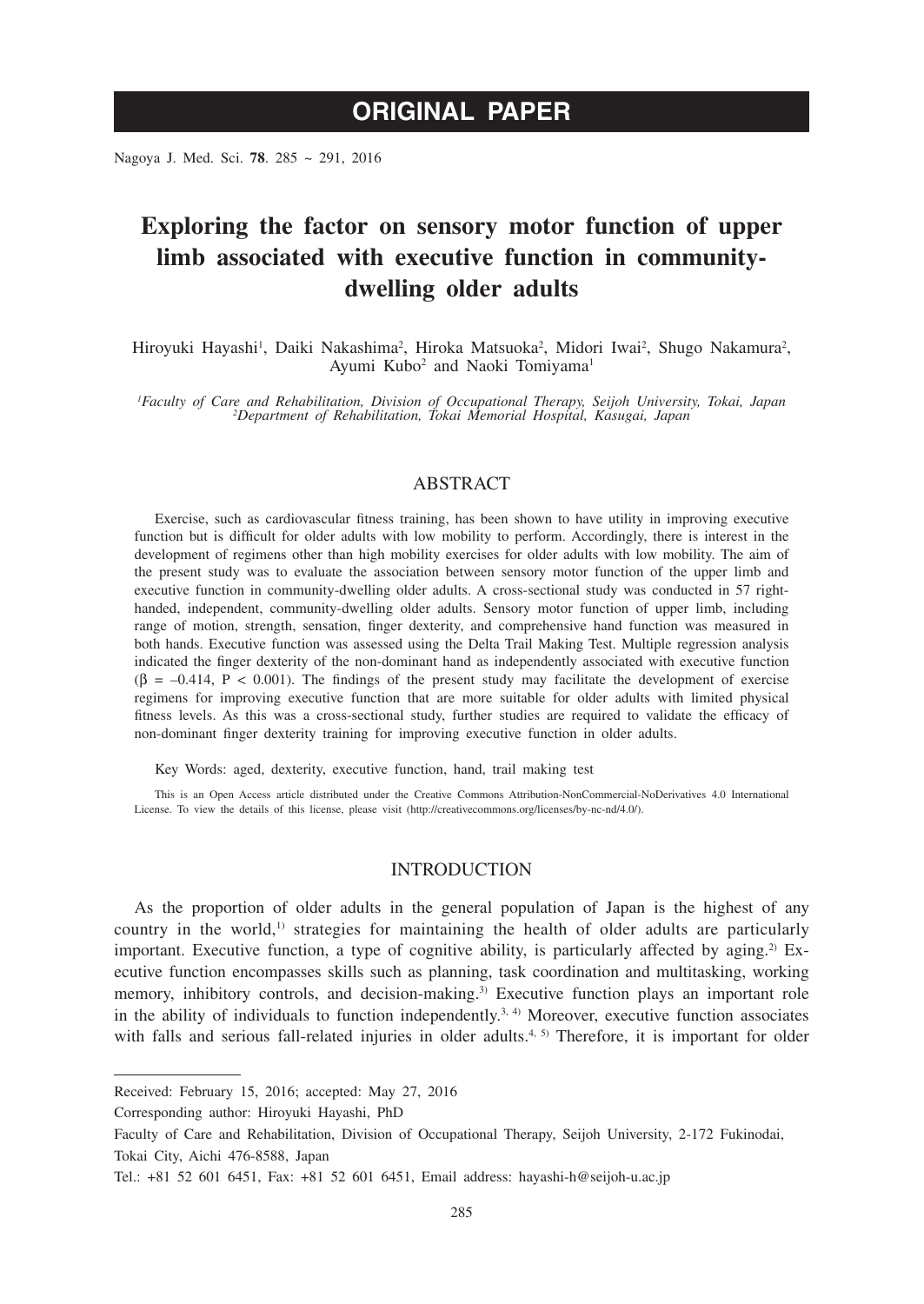adults to maintain or improve their executive function.

The results of a recent meta-analysis indicated that exercises such as cardiovascular fitness training and resistance training had the greatest effect on executive processes in healthy older adults.6) However, these exercises require participants to be highly mobile. Older adults with low mobility may have difficulty deriving the maximum benefit of these exercises due to limited locomotive ability.<sup>7)</sup> Thus, regimens other than high mobility exercises are necessary to improve executive function in older adults with low mobility.

A previous study reported a greater decline in finger dexterity in individuals with mild cognitive impairment.<sup>8)</sup> Further, patients with Alzheimer's disease have been shown to have a greater decline in gross hand function compared with neurologically-intact controls.<sup>9)</sup> Thus, various functions of the upper limb, such as finger dexterity, sensation, and grip strength, may be related to executive function. However, the association between sensory motor function of the upper limb and executive function has yet to be elucidated. As hand activities can be performed in a sitting position, even older adults with low mobility are able to perform hand activities. The evaluation of the association between sensory motor function of the upper limb and executive function is important for the development of management strategies aimed at slowing the progression of executive function decline in older adults.

The aim of the present study was to evaluate the association between sensory motor function of the upper limb and executive function in community-dwelling older adults. We consider that the present study provides useful information on intervention to improve executive function.

## MATERIALS AND METHODS

#### *Participants*

A cross-sectional study was conducted to examine the association between sensory motor function and executive function in community-dwelling older adults. Participants were recruited from a community group at a community center in Gifu, Japan. Approximately 90% of participants in the community group were females. Participants were community-dwelling older adults with independent ambulation. Inclusion criteria were as follows: (1) age 65 years or older; (2) no neurological disease associated with hand impairment; (3) no previous trauma or fracture to the upper extremity or advanced hand osteoarthritis; and (4) right-handedness as assessed by the Edinburgh Handedness Inventory. All study participants provided written informed consent. The institutional review board at the Seijoh University approved the present study.

#### *Demographic and Health Related Information*

Demographic and health related data including age, sex, global cognition, and depression were evaluated at the initiation of the present study. Global cognition was assessed using the 30-point Mini-Mental State Examination (MMSE). As depression has been shown to be associated with poor executive function,<sup>10</sup> symptoms of depression were assessed using the Geriatric Depression Scale (GDS).

#### *Sensory Motor Function and Executive Function Assessment*

A detailed examination of sensory motor function of upper limb was performed in both the dominant and non-dominant hands of all study participants.

Reduced range of motion of the wrist may put older adults at a greater risk of developing cumulative trauma disorders.<sup>11)</sup> Wrist joint flexion was measured using a standard goniometer.

The lateral pinch is the most commonly used grip bilaterally.<sup>12)</sup> Lateral pinch strength was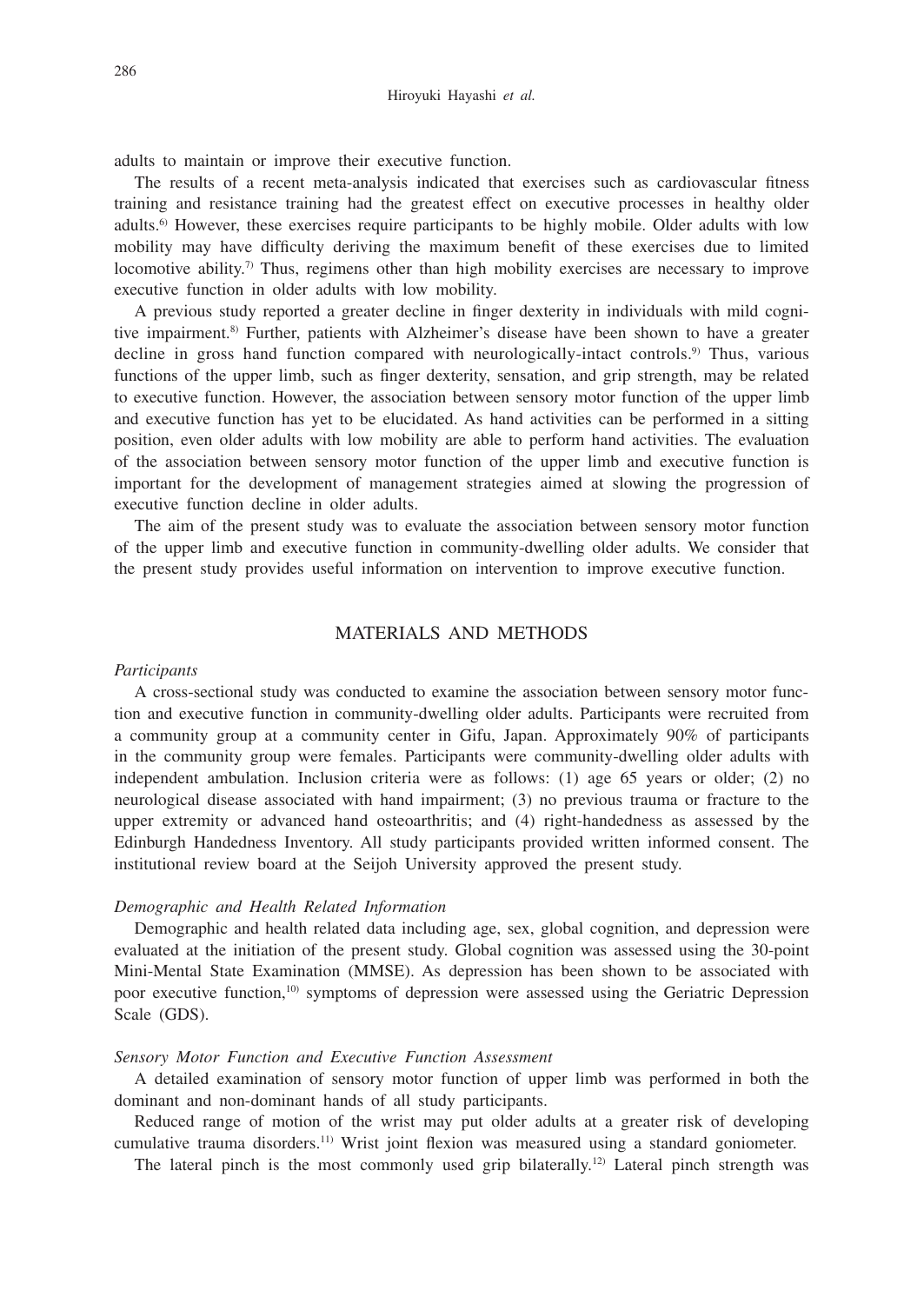measured using a pinch gauge (B&L Engineering, Santa Ana, CA, USA) with participants seated, shoulders adducted to 0 degrees, and elbows flexed to 90 degrees. Lateral pinch measurements were recorded as the average of two repetitions in kilograms (kg).

Grip strength was measured using a Smedley-type hand-held dynamometer (Matsumiya Ika Seiki Seisakusho Co., Ltd., Tokyo, Japan) with participants seated, shoulders adducted, and elbows extended to 0 degrees. Grip strength measurements were recorded as the average of two repetitions in kg.

Hand sensation was measured using the Moberg pick-up test.13) The Moberg pick-up test was performed by asking participants to pick up small objects using their fingers and placing them into a box as fast as possible with eyes closed. Participant performances were timed with a stopwatch.

Finger dexterity was measured using the Purdue Pegboard test (Lafayette Instrument Co., Lafayette, USA). The Purdue pegboard is a test of finger dexterity that has been widely used in clinical settings.14) It consists of a board with four cups across the top and two vertical rows of 25 small holes down the center. Participants were instructed to place as many pins as possible in the vertical columns of holes on a board within 30 seconds. Pins were placed in the dominant and non-dominant hand, and scores were recorded as the number of pegs placed in 30 seconds.

The Jebsen–Taylor hand function test (Jebsen test) was used to comprehensively evaluate hand function. The Jebsen Test is a commonly-used, standardized test for assessing functional hand use.15) The Jebsen Test is comprised of seven tasks that reflect ADL, including writing, simulated page turning, picking up small common objects, simulated feeding, stacking checkers, picking up large light objects, and picking up large heavy objects.<sup>16</sup> However, as writing is highly dependent on hand dominance, the writing task component was not included in the present study.<sup>17)</sup> The time required to execute each task was measured. Results were reported as the sum of the time taken to complete the six tasks.

Executive function was assessed using the Trail Making Test (TMT). The TMT consists of two parts. TMT-A requires the individual to draw lines sequentially connecting 25 encircled numbers distributed on a sheet of paper. Task requirements are similar for TMT-B, except the person must alternate between numbers and letters (e.g., 1, A, 2, B, 3, C, etc.).<sup>18)</sup> To control for the effect of motor function of the upper limb and information processing speed, delta TMT (ΔTMT) times was calculated by subtracting the time to perform part A from the time to perform part B. The ΔTMT times is considered a more accurate measure of executive function than the performance of Part B alone.19) The time required to execute the TMT-A and B tests were measured. The maximum amount of time allowed to complete the TMT-B was 600 seconds.20) Participants that exceeded the 600 seconds limit for TMT-B were excluded from the study analysis.

#### *Statistical Analyses*

Data were collected and analyzed using SPSS ver. 21.0 (SPSS Inc., IBM Company, Tokyo, Japan). Pearson's correlation coefficients were used to investigate the associations between ΔTMT times and dependent measures. A stepwise multivariate linear regression model, with elimination of variables with P-values  $< 0.10$ , was used<sup>21)</sup> to evaluate the association between sensory motor function of the upper limb and executive function. ΔTMT times was entered as a dependent variable. Sensory motor function variables, age, gender, MMSE score and GDS score, were entered as independent variables.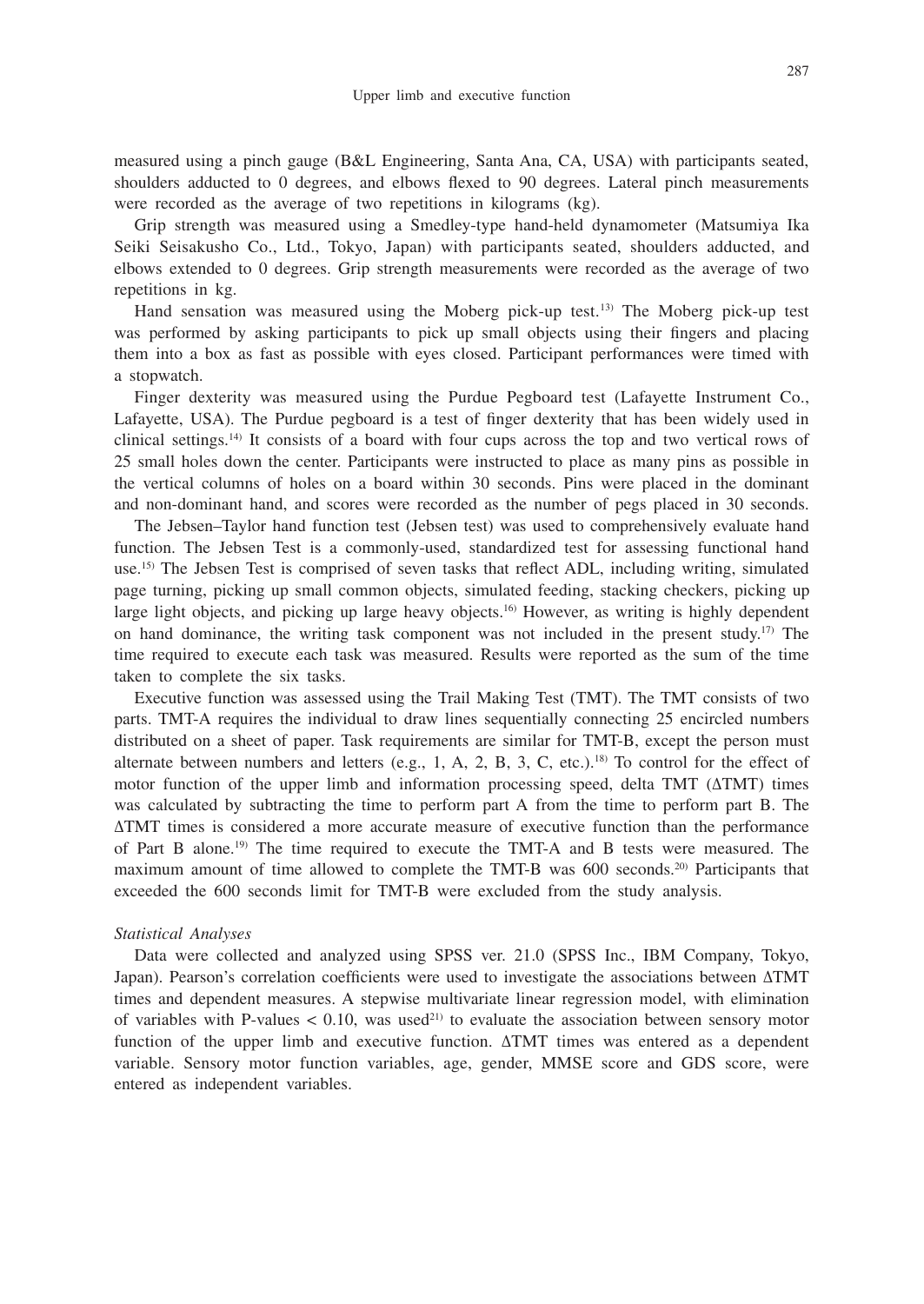#### RESULTS

A total of 70 older adults with a mean age of 83.9 years (standard deviation [SD], 5.7 years) participated in the present study. However, 13 participants exceeded the 600 seconds limit for the performance of TMT-B and were excluded from the study analysis. The final sample consisted of 57 people with a mean age of 84.0 years (SD, 5.4 years). Participant demographics and executive and sensory motor functions are presented in Table 1. There were no missing data in the present study. The mean (SD)  $\triangle$ TMT was 178.6 ( $\pm$  105.6) seconds. In correlation analyses,  $\Delta TMT$  times were found to be significantly correlated with finger dexterity in dominant (r = −0.266, P = 0.046) and non-dominant hands (r = −0.480, P < 0.001), MMSE scores (r = −0.348,  $P = 0.008$ ), and age (r = -0.313, P = 0.018). There was no significant correlation with GDS (r = 0.096, P = 0.479), degrees of flexion in the wrist joint for the dominant ( $r = -0.196$ , P = 0.144) and non-dominant hands ( $r = -0.225$ ,  $P = 0.093$ ), pinch strength in the dominant ( $r = -0.080$ ,  $P = 0.555$ ) and non-dominant hands (r = -0.083, P = 0.538), grip strength in the dominant (r  $= -0.141$ , P = 0.295) and non-dominant hands (r = -0.220, P = 0.100), and the hand sensation in the dominant ( $r = 0.157$ ,  $P = 0.244$ ) and non-dominant hands ( $r = 0.134$ ,  $P = 0.320$ ). Table 2 shows the factors found to be significantly associated with ΔTMT times according to stepwise multiple regression analysis. Non-dominant finger dexterity ( $\beta = -0.414$ ,  $P = 0.001$ ) was the only factor that remained significantly correlated with executive function in the final model.

#### DISCUSSION

The findings of the presents study demonstrate sensory motor function of the upper limb factor is correlated with executive function, and finger dexterity of the non-dominant hand, cognition using MMSE, and age are associated with decreased executive function according to ΔTMT times. In addition, multiple regression analysis indicated that the finger dexterity of the non-dominant hand as independently associated with executive function.

Although there is a lack of data regarding the correlation between dexterity and executive function in healthy older adults, Ashendorf *et al.*<sup>22</sup> reported that the performance on a pegboard test was associated with executive function, which was corroborated by the results of the present study. The purdue peg board test evaluates the ability of individuals to place as many pins as possible in the vertical columns of holes on a board within 30 seconds. Low finger dexterity scores may be due to cognitive delay rather than finger dexterity. However, if cognitive delay rather than finger dexterity has a greater effect on ΔTMT times, the results of the Jebsen test and Moberg pick up test measuring motor speed in the same manner as the purdue peg board test may also be significantly associated with ΔTMT times.

Additional brain regions are required to accurately perform a new motor task with the nondominant hand.23) The initial phases of motor skill learning are associated with widespread activation in the prefrontal cortex, which has been associated with executive function.24) As participants do not routinely use their non-dominant hand in skilled tasks of daily living, a non-dominant hand motion would involve the initial phases of motor skill learning. Therefore, it may difficulty for participants with reduced activation of the prefrontal cortex to perform skilled finger dexterity using their non-dominant hand. These reasons may explain the finding that non-dominant finger dexterity may be associated with executive function in community-dwelling older adults.

Physical exercise improves executive function, in addition to physical performance, in older adults.25) However, physical exercise requires whole body motion. These types of exercise may be difficult for frail older adults or those with hip and knee joint osteoarthritis or who have recently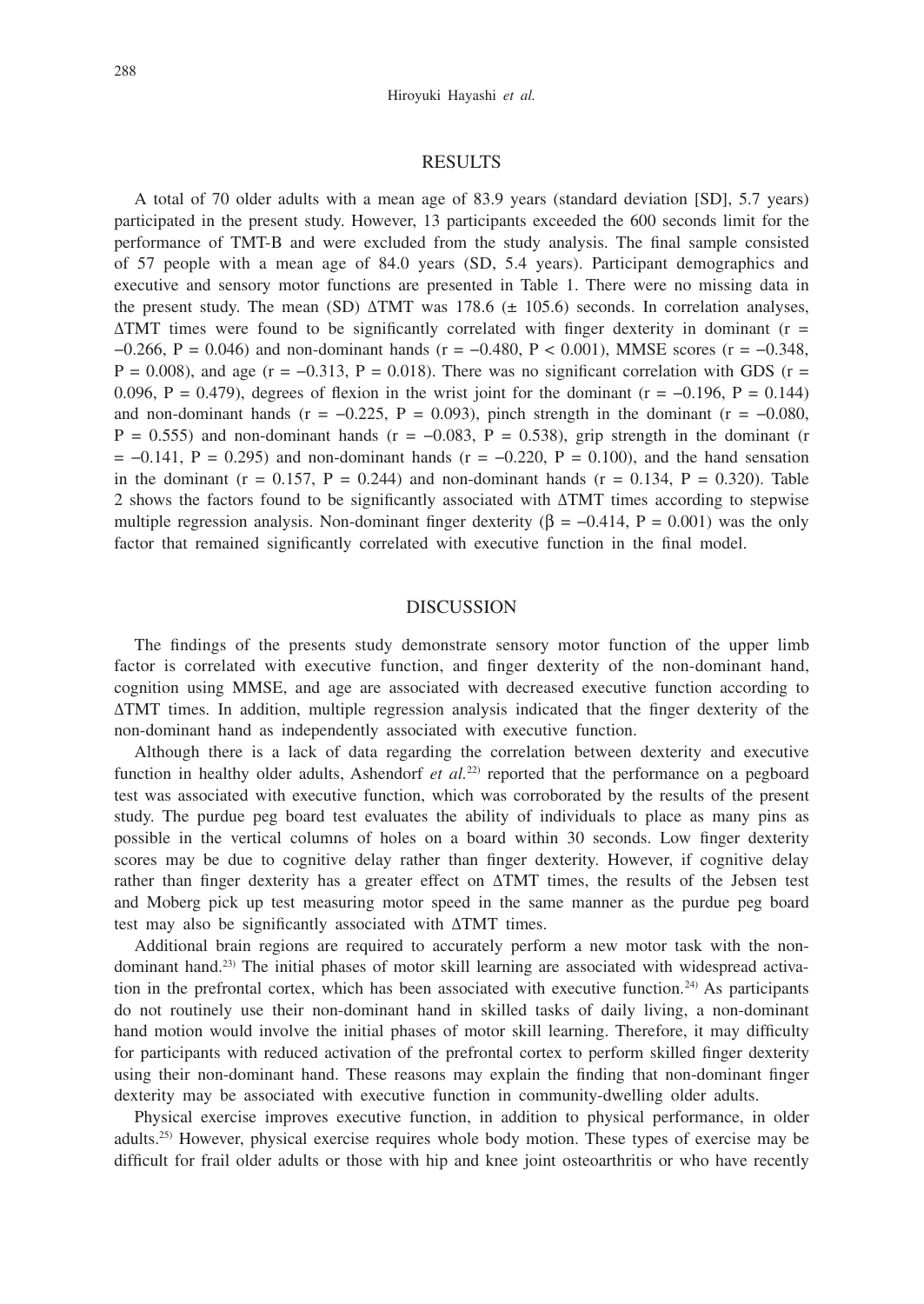| Characteristics                                     | $n = 57$          |
|-----------------------------------------------------|-------------------|
| Age, years, mean $\pm$ SD                           | $84.0 \pm 5.4$    |
| Gender (females), %                                 | 89.5              |
| MMSE score, mean $\pm$ SD                           | $26.0 \pm 3.0$    |
| GDS score, mean $\pm$ SD                            | $4.4 \pm 2.7$     |
| TMT-A, seconds, mean $\pm$ SD                       | $77.6 \pm 26.6$   |
| TMT-B, seconds, mean $\pm$ SD                       | $256.2 \pm 124.3$ |
| $\triangle$ TMT, seconds, mean $\pm$ SD             | $178.6 \pm 105.6$ |
| Flexion degrees of wrist joint, mean $\pm$ SD       |                   |
| Dominant                                            | $48.7 \pm 12.8$   |
| Non-dominant                                        | $49.0 \pm 12.4$   |
| Pinch strength, kg, mean $\pm$ SD                   |                   |
| Dominant                                            | $4.4 \pm 1.0$     |
| Non-dominant                                        | $4.2 \pm 1.0$     |
| Grip strength, kg, mean $\pm$ SD                    |                   |
| Dominant                                            | $17.5 \pm 5.1$    |
| Non-dominant                                        | $16.2 \pm 5.1$    |
| Hand sensation, seconds, mean $\pm$ SD              |                   |
| Dominant                                            | $31.2 \pm 10.6$   |
| Non-dominant                                        | $29.7 \pm 9.5$    |
| Finger dexterity, number, mean $\pm$ SD             |                   |
| Dominant                                            | $11.0 \pm 2.8$    |
| Non-dominant                                        | $10.3 \pm 2.3$    |
| Comprehensive hand function, seconds, mean $\pm$ SD |                   |
| Dominant                                            | $32.5 \pm 6.3$    |
| Non-dominant                                        | $34.6 \pm 6.2$    |

**Table 1** Demographic and health-related information, Sensory motor function of the upper limb, and executive function of study participants

SD, standard deviation; MMSE, Mini-Mental State Examination; GDS, Geriatric Depression Scale; TMT, Trail Making Test

Dominant indicates right hand, and Non-dominant indicates left hand.

**Table 2** Factors associated with executive function by stepwise multiple regression analysis

| Factor                        |          | P-value | $\mathbb{R}^2$ |        |
|-------------------------------|----------|---------|----------------|--------|
| Non-dominant finger dexterity | $-0.414$ | 0.001   | 0.341          | 10.657 |
| MMSE                          | $-0.338$ | 0.003   |                |        |
| Age                           | 0.192    | 0.097   |                |        |

MMSE, Mini-Mental State Examination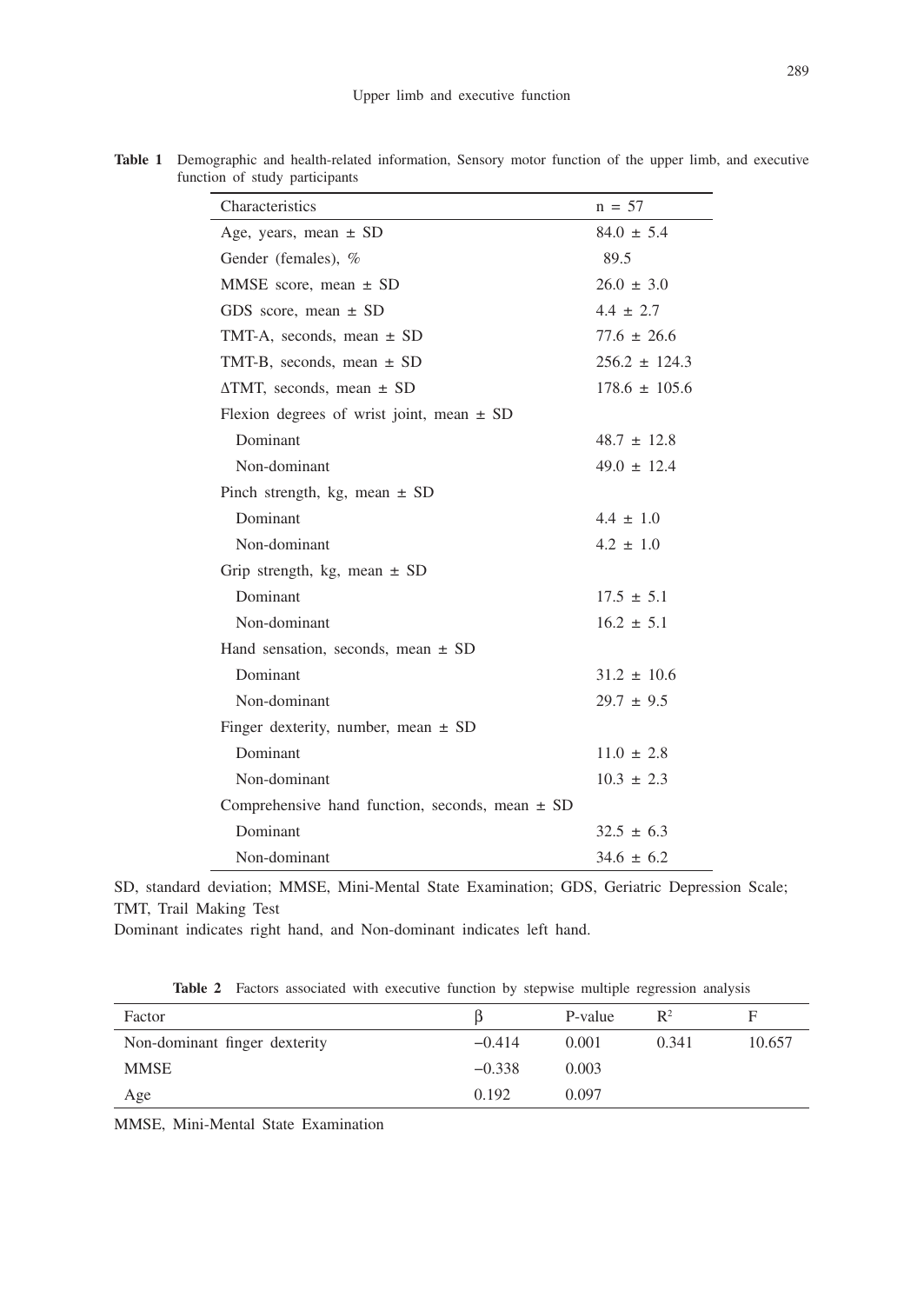experienced a hip fracture. On the other hand, many older adults with low physical mobility may be able to perform activities for finger dexterity because assessment of these activities can be performed in a sitting position. The findings of the present study may aid the development of future exercise regimens for improving executive function, which may be more suitable for older adults with limited levels of physical fitness.

The present study had some limitations. First, the limited sample size provided an insufficient capability to examine multiple outcomes and interactions between predictors. A large cohort study is required to fully elucidate predictors contributing to executive function. Second, the present study was a cross-sectional study. Therefore, further studies are required to confirm the mechanisms underlying the executive function for non-dominant hand dexterity and the efficacy of finger dexterity training for improving executive function. Third, the sample predominantly included women. Although it has been reported that gender was not significantly correlated with TMT scores while assessing executive function,<sup>18)</sup> this may limit the ability to generalize our findings to community-dwelling older adults. Finally, global cognition that was assessed using MMSE in the present study was high. Because the finger dexterity of the non-dominant hand in older people changes based on cognitive function,26) the association between finger dexterity and executive function that was found in this study may be different in older people with moderate or severe Alzheimer's disease. Therefore, further studies are required to confirm the difference in the association between finger dexterity and executive function according to the degree of cognitive function decline. In conclusion, the association between sensory motor function of the upper limb factor and executive function in community-dwelling older adults has yet to be fully elucidated. The results of the present study demonstrate non-dominant finger dexterity as independently associated with executive function. Further studies are required to fully elucidate the mechanisms underlying the effect of executive function on non-dominant hand dexterity and evaluate the efficacy of non-dominant finger dexterity training for improving executive function in older adults.

#### ACKNOWLEDGEMENTS

This work has been supported by the Grant-in Aid for Research from Seijoh University.

## CONFLICTS OF INTEREST

The authors declare no conflict of interest.

#### REFERENCES

- 1) Kuzuya M. Process of physical disability among older adults--contribution of frailty in the super-aged society. *Nagoya J Med Sci*, 2012; 74: 31–37.
- 2) Colcombe, SJ, Kramer AF, Erickson KI, Scalf P. The implications of cortical recruitment and brain morphology for individual differences in inhibitory function in aging humans. *Psychol Aging*, 2005; 20: 363–375.
- 3) Gothe NP, Fanning J, Awick E, Chung D, Wójcicki TR, Olson EA, *et al.* Executive function processes predict mobility outcomes in older adults. *J Am Geriatr Soc*, 2014; 62: 285–290.
- 4) Herman T, Mirelman A, Giladi N, Schweiger A, Hausdorff JM. Executive control deficits as a prodrome to falls in healthy older adults: a prospective study linking thinking, walking, and falling. *J Gerontol A Biol Sci Med Sci*, 2010; 65: 1086–1092.
- 5) Nevitt MC, Cummings SR, Hudes ES. Risk factors for injurious falls: a prospective study. *J Gerontol*,